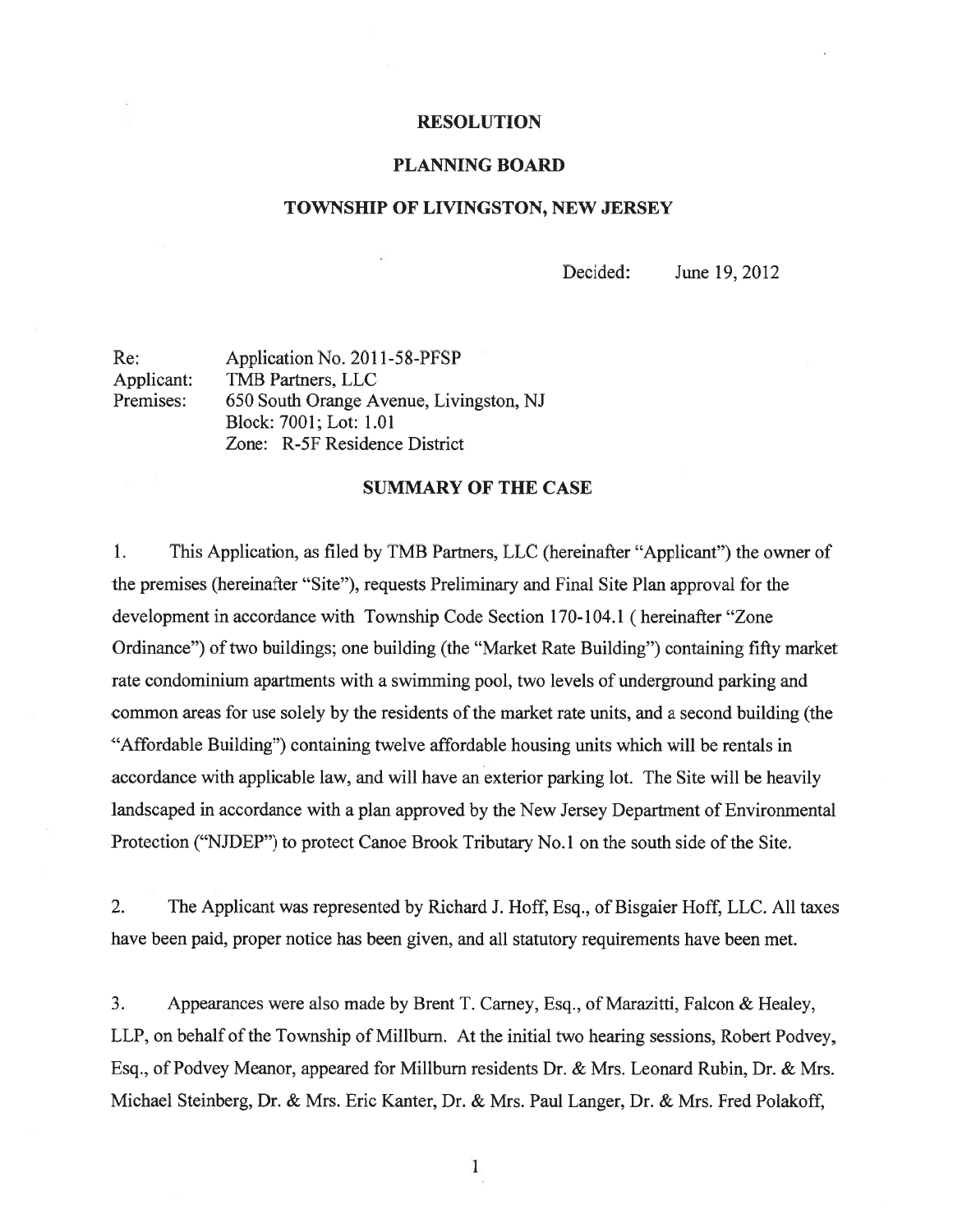and Mr. Donald Werner; all residing on Rippling Brook Drive, Milibum, NJ. That street is to the south of the Site. Mr. Podvey did not appear at the two subsequent hearings. He advised the Board's Acting Attorney that he no longer represented residents. Some of his former clients appeare<sup>d</sup> and asked questions or made statements at those subsequent hearing sessions.

4. Hearings were held before the Planning Board of the Township of Livingston (hereinafter "Board"), on February 21, 2012, April 3, 2012, May 15, <sup>2012</sup> and May 31, 2012, with respec<sup>t</sup> to the Application. At the start of the hearing the Applicant offered <sup>a</sup> Site Plan, consisting of Drawings <sup>1</sup> through <sup>10</sup> revised as of April 25, 2012. Supplements were submitted during the course of the hearings. The drawings and supplements are hereinafter referred to as the "Site Plan." Applicant also submitted architectural drawings dated January 2, <sup>2012</sup> consisting of <sup>36</sup> sheets. Supplements were submitted during the course of the hearings.

5. Appearing as witnesses for the Applicant were:

Gary Szelc, P.E. and P.P., of the firm of Casey & Keller, Miliburn, NJ. Mr. Szelc prepare<sup>d</sup> the Site Plan and revised Site Plan for the Site. Mr. Szelc was accepted as an exper<sup>t</sup> in site engineering and planning.

Brian Conway, <sup>a</sup> landscape architect and consultant to Casey & Keller, Miliburn, NJ. Mr. Conway was accepted as an exper<sup>t</sup> in landscape architecture.

Bandy Jesudason, A.I.A., of the firm of JLM Design Group, Plymouth Meeting, Pa. Mr. Jesudason prepared the architectural drawings and revised architectural drawings submitted for the Site. Mr. Jesudason was accepted as an exper<sup>t</sup> in architecture.

Harold Maltz, P.E., of the firm of Hamal Associates, Inc. in West Orange, NJ. Mr. Maltz was accepted as an exper<sup>t</sup> in traffic engineering.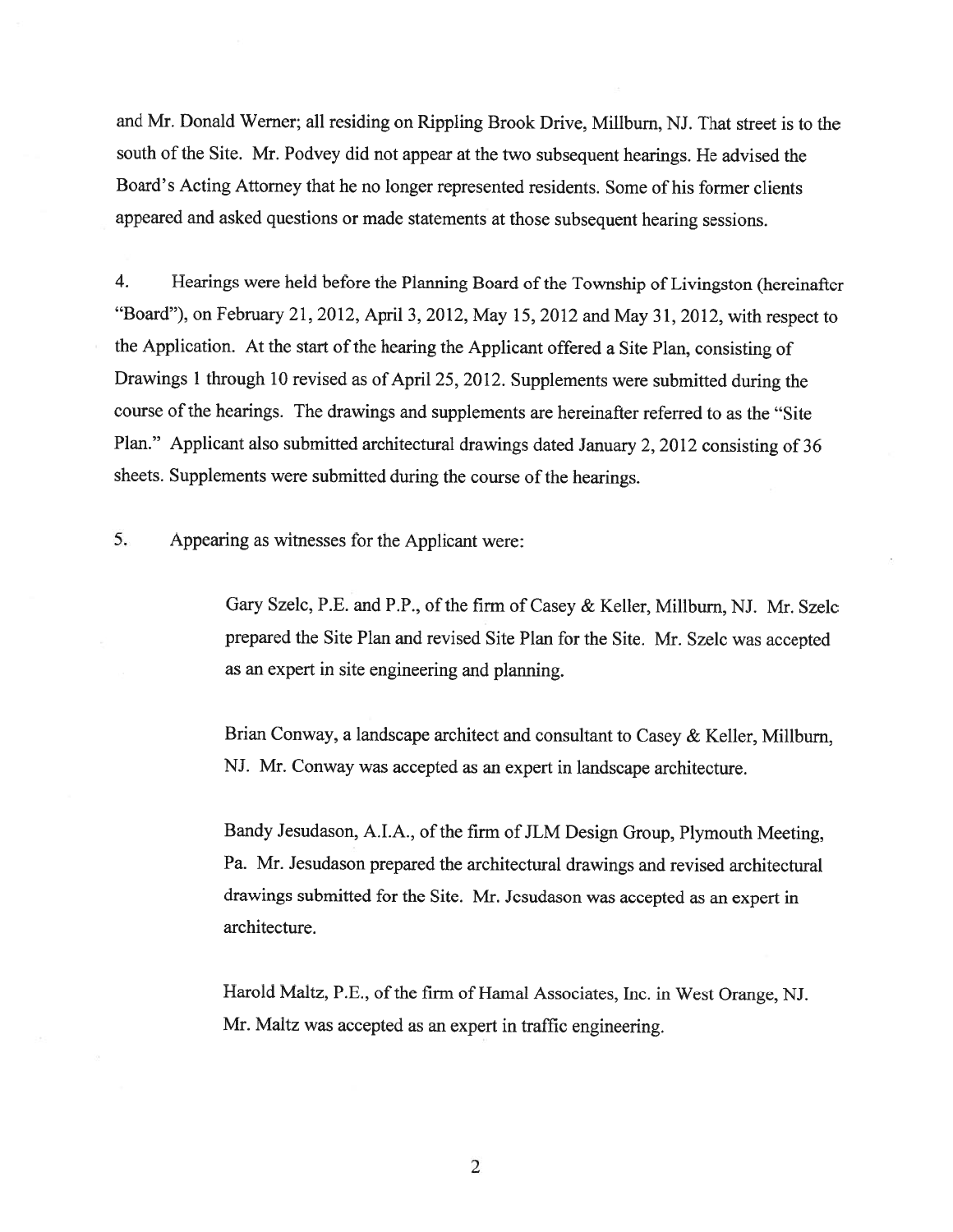Appearing as <sup>a</sup> witness for the Township of Miliburn was:

James Cosgrove, P.E., of the firm of Omni Environmental of Princeton, NJ. Mr. Cosgrove was admitted as an exper<sup>t</sup> in environmental engineering with expertise in stormwater and wastewater management.

6. No deviations were requested for the Application. During the course of the hearings, several bulk variances were identified as required.

7. In addition to counsel for Millbum Township, members of the public appeare<sup>d</sup> in opposition to the Application and were permitted to question witnesses and make sworn statements.

8. The approvals requested would constitute Preliminary and Final Site Plan Approval and any required bulk variances identified during the hearings.

## FINDINGS OF FACT & CONCLUSIONS

1. The Site was the subject of litigation resolved through <sup>a</sup> Settlement Agreement dated August 3, <sup>2010</sup> among the Applicant, the Planning Board and Livingston Township ("Township"). The Settlement Agreement has been approve<sup>d</sup> by the Superior Court of New Jersey and includes an obligation on the Applicant to construct on the Site twelve affordable apartment units that the Township can credit to its Affordable Housing obligations. Under the Settlement Agreement, <sup>a</sup> minimum of one of the units is required to be affordable to very low income households.

2. In accordance with the Settlement Agreement, the Township adopted Ordinance No. 37- 2010 amending or creating Township Code Sections 170-85, 170-86, and 170-104.1 which rezones the Site to residence district R-5F. The within Application is in accordance with the Settlement Agreement and the Zone Ordinance.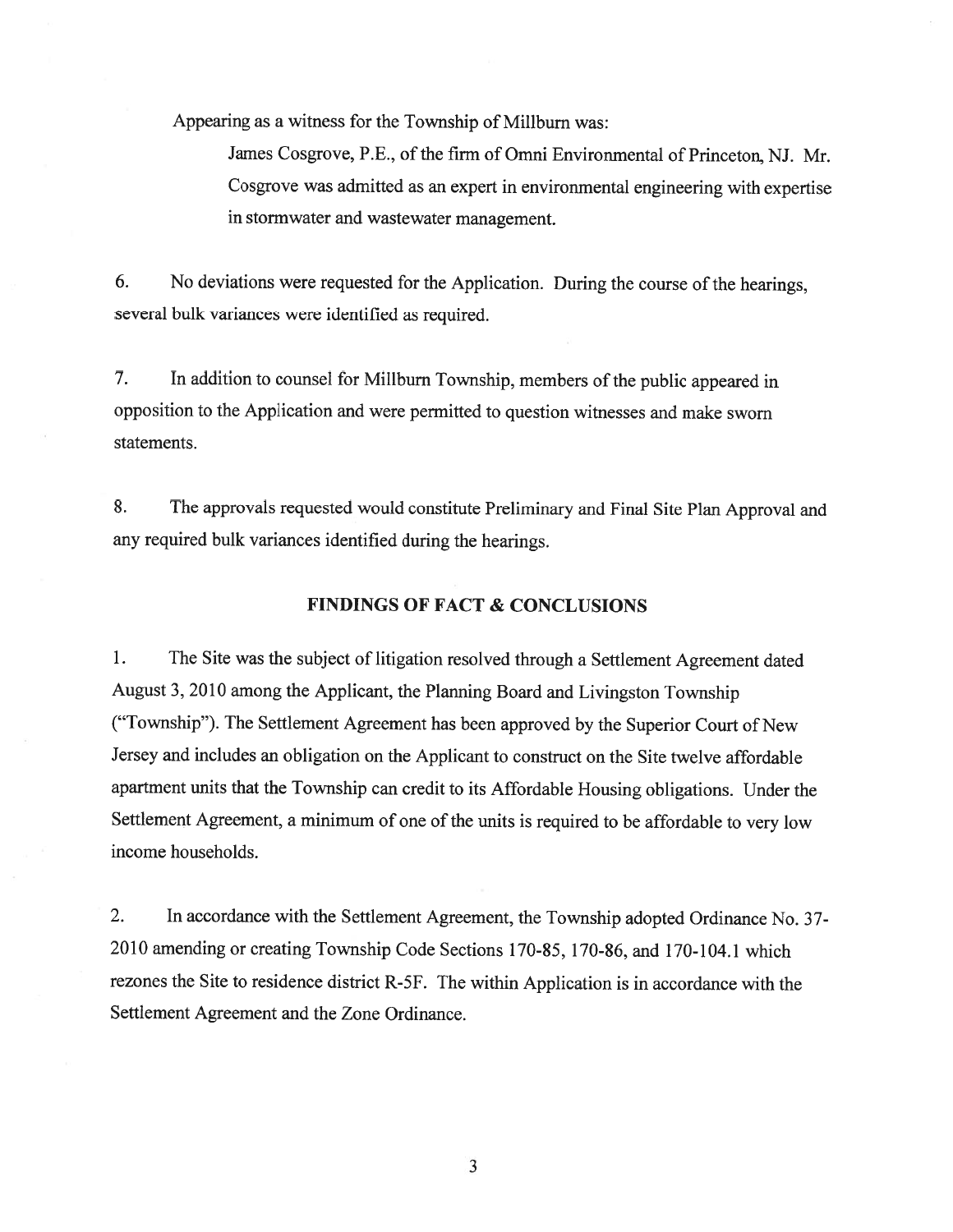3. The Site is on the southeastern corner of the intersection of South Orange Avenue and White Oak Ridge Road (and Hobart Gap Road on the northerly side of South Orange Avenue.) On the Site's southerly side is the border with the Township of Millburn. The southerly side of the Site is also bordered by Canoe Brook Tributary No.1, also known as "Rippling Brook".

4. The Site currently is developed on its western end with <sup>a</sup> one-story building of 12,065 square feet, <sup>a</sup> parking lot of about 55,997 square feet that extends to the bank of Canoe Brook Tributary No. 1, plus another 9,878 square feet of impervious areas. The undisturbed eastern end of the Site is in its natural state except in the middle where a former residence now demolished used to occupy par<sup>t</sup> of the Site. The existing building is currently in use as <sup>a</sup> childcare facility, and previously was <sup>a</sup> restaurant and bakery.

5. The Site has <sup>a</sup> total of 186,211 square feet, or 4.275 acres, and is level at the western end where the presen<sup>t</sup> building and parking lot are located. The undeveloped eastern end has <sup>a</sup> slope. The site has <sup>764</sup> feet of frontage on South Orange Avenue and <sup>227</sup> feet on White Oak Ridge Road. Total impervious coverage is currently 41.9%.

6. The Applicant proposes to construct two buildings on the Site: the Market Rate Building and the Affordable Building. The larger, the Market Rate Building, is to be located at the western end near the corner. It will contain fifty (50) market rate apartments with <sup>a</sup> central core containing an entry area, card rooms, other amenities, and an outdoor swimming pool. The poo<sup>l</sup> and all other common amenities would be for use of the residents of this building only and their guests. The smaller Affordable Building is about <sup>50</sup> feet east of the Market Rate Building facing South Orange Avenue. It will contain twelve (12) affordable housing apartment units. The Market Rate Building's apartments will be owned in the condominium format while the apartments in the Affordable Building will be rentals.

7. Due to the presence of Canoe Brook Tributary No.1, the Applicant has obtained <sup>a</sup> permit from the NJDEP to construct the propose<sup>d</sup> improvements on the Site. NJDEP required that the Applicant agree to create <sup>a</sup> conservation easement and to landscape the area between the two propose<sup>d</sup> buildings and Canoe Brook Tributary No.1 in accordance with NJDEP regulations.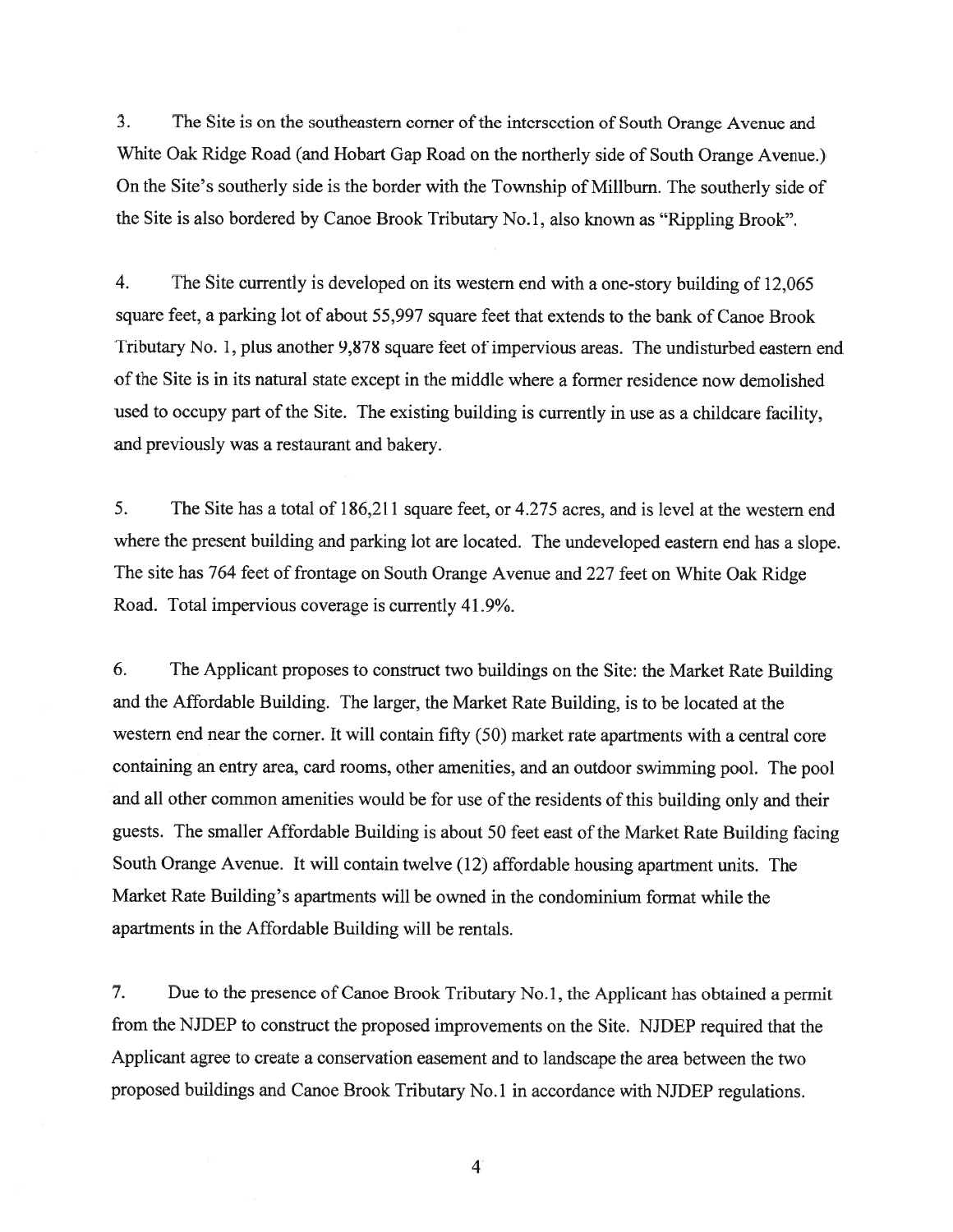The purpose of the NJDEP permit is to protect the water quality of runoff that enters the Canoe Brook Tributary No. <sup>1</sup> after the development of the Site in accordance with the Application. The NJDEP requires <sup>a</sup> 150-foot riparian buffer zone with some minor exceptions which the NJDEP has allowed in this case due to prior development at the Site. The Applicant granted the required DJDEP easement by Grant of Conservation Restriction/Easement dated October 3, 2011 recorded on October 18, <sup>2011</sup> with the Essex County Register at Book 12332, page <sup>1640</sup> (the "Conservation Easement").

8. The development in accordance with the Application will result in total impervious coverage of 66,644 square feet. Currently there is 77,940 square feet of impervious coverage. The percentage of impervious coverage will go from the current 41.9% down to 35.8%. The Zone Ordinance requires that the maximum impervious coverage not exceed 45%.

9. Based upon the evidence and testimony presented, the Board finds that the record shows that the two buildings meet the setback, height, impervious coverage, maximum number of stories, and maximum number of dwelling units requirements of the Zone Ordinance.

10. Based upon the evidence and testimony presented, the Board finds that the record shows that the two buildings meet the architectural requirements of the Zone Ordinance.

11. Based upon the evidence and testimony presented, the Board finds that the record shows that the size and number of parking spaces at each of the buildings meets the requirements of the Residential Site Improvement Standards as called for in the Zone Ordinance. One parking space in the Market Rate Building is undersized and is not included in the determination of the number or size of parking spaces.

12. Based upon the evidence and testimony presented, the Board finds that the record shows the groun<sup>d</sup> monument signs as meeting the requirements of the Zone Ordinance.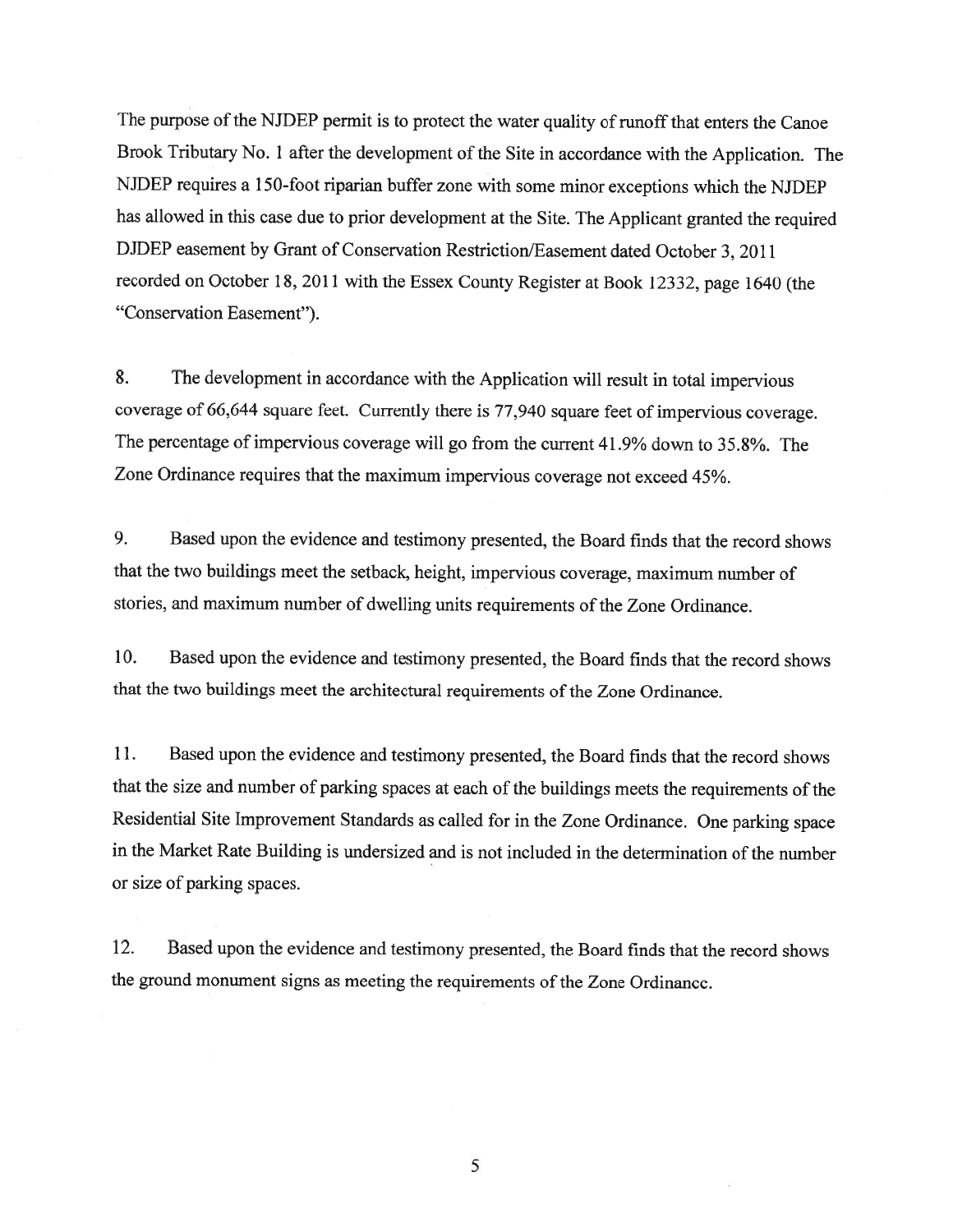13. Based upon the evidence and testimony presented, the Board finds that the record shows that the landscaping requirements of the Zone Ordinance have been met except with respect to matters for which variances have been requested during the hearings.

14. The Zone Ordinance Section 170-104.1(J)(4)(d) requires that the rear yards of the buildings on the Site that are adjacent to the Township of Miliburn have <sup>a</sup> year-roun<sup>d</sup> natural solid barrier that shall include double staggered rows of evergreen trees <sup>p</sup>lanted eight feet apar<sup>t</sup> and having <sup>a</sup> minimum initial <sup>p</sup>lanting height of <sup>8</sup> to <sup>9</sup> feet. The Applicant proposes that <sup>61</sup> evergreens be in double staggered rows, but that an additional 32 evergreen trees are to be <sup>p</sup>lanted in clusters. Based upon the evidence and testimony presented, the Board finds that the record shows that the testimony justifies <sup>a</sup> gran<sup>t</sup> of <sup>a</sup> variance for those <sup>32</sup> evergreen trees from the requirement that evergreen trees be in staggered rows.

15. The Zone Ordinance Section 170-104.1(J)(4)(h) requires that no less than 75% of the <sup>p</sup>lantings on the Site shall be evergreen. The proposal is for 51% of trees and 33% of other <sup>p</sup>lantings to be evergreen: an overall total of 39.1%. Based upon the evidence and testimony presented, the Board finds that the record shows that the testimony justifies gran<sup>t</sup> of <sup>a</sup> variance.

16. Based upon the evidence and testimony presented, the Board finds that the record shows that the walls in front of the Market Rate Building are retaining walls, not decorative landscaping walls.

17. The Zone Ordinance Section 170-87(E)(1)(e) requires that all accessory structures be in the rear yard. The Affordable Building will have <sup>a</sup> trash enclosure in the front yar<sup>d</sup> adjacent to the parking lot. Due to the topography of the lot, NJDEP constraints and the riparian buffer, there is no other location for this accessory structure. Based upon the evidence and testimony presented, the Board finds that the record justifies gran<sup>t</sup> of <sup>a</sup> variance.

18. The Zone Ordinance Section 170-104.1(J)(9)(b) requires that all accessory structures be setback at least <sup>50</sup> feet from the property lot line. Based upon the evidence and testimony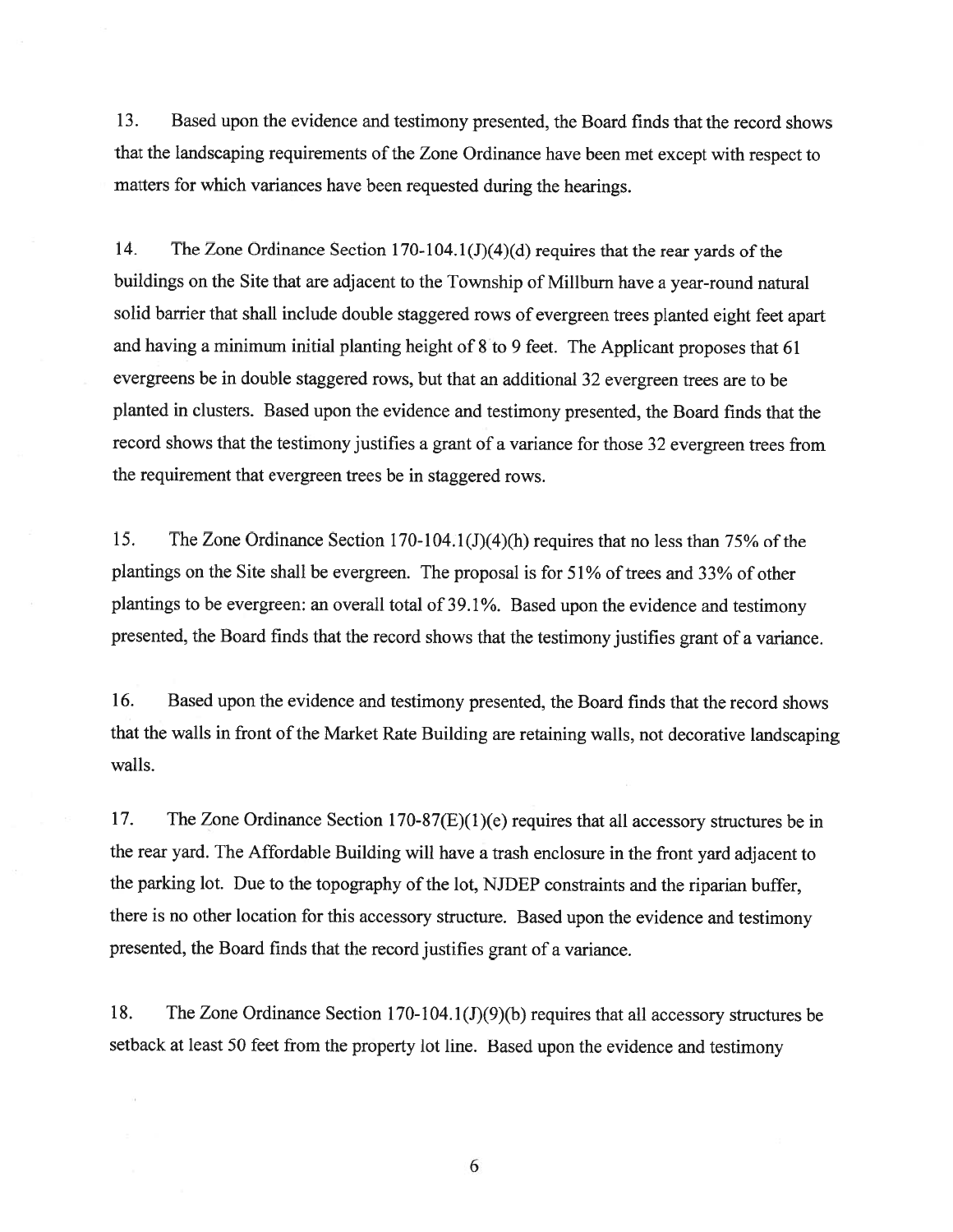presented, the Board finds that the record shows that <sup>a</sup> 15-foot variance to permit the Affordable Building trash enclosure to be 35 feet from the property line rather than 50 feet is justified.

19. The Zone Ordinance Section 170-104.1 (J)(4)(i) of the Zone Ordinance limits the height of retaining walls at the Site to 3 feet. The Applicant's proposals are:

(a) Two retaining walls at the pooi in the rear of the Market Rate Building each have <sup>a</sup> height of 3 feet 10 inches; therefore, the Applicant requires <sup>a</sup> variance of 10 inches for each retaining wall.

(b) The retaining walls to each rain garden at the Market Rate Building have <sup>a</sup> height of 3 feet 10 inches; therefore, the Applicant requires <sup>a</sup> variance of 10 inches for each retaining wall at each rain garden.

(c) The retaining wall around the Affordable Building parking lot has heights varying to <sup>a</sup> maximum of 8 feet <sup>6</sup> inches; therefore, the Applicant requires <sup>a</sup> variance of up to 5 feet <sup>6</sup> inches with respec<sup>t</sup> to this retaining wall adjacent to the Affordable Building parking lot.

Based upon the evidence and testimony presented, the Board finds that the record shows that the testimony justifies the gran<sup>t</sup> of height variances for the above retaining walls on the Site that are in excess of three feet.

20. Based upon the evidence and testimony presented, the Board finds that the record shows that considering all the testimony provided the Board does not find the location or design of the Market Rate and Affordable Buildings to involve, or to be likely to involve, unusual risk of traffic congestion, public safety or hazard.

21. Based upon the evidence and testimony presented, the Board finds that the record shows the Market Rate and Affordable Buildings to not involve or be likely to involve exceptional risk of traffic congestion, public safety or hazard.

22. Based upon the evidence and testimony presented, the Board finds that the record shows that the stormwater managemen<sup>t</sup> <sup>p</sup>lan proposed meets the requirements of the Residential Site Improvements Standards, the Township Code provisions and the requirements of the NJDEP.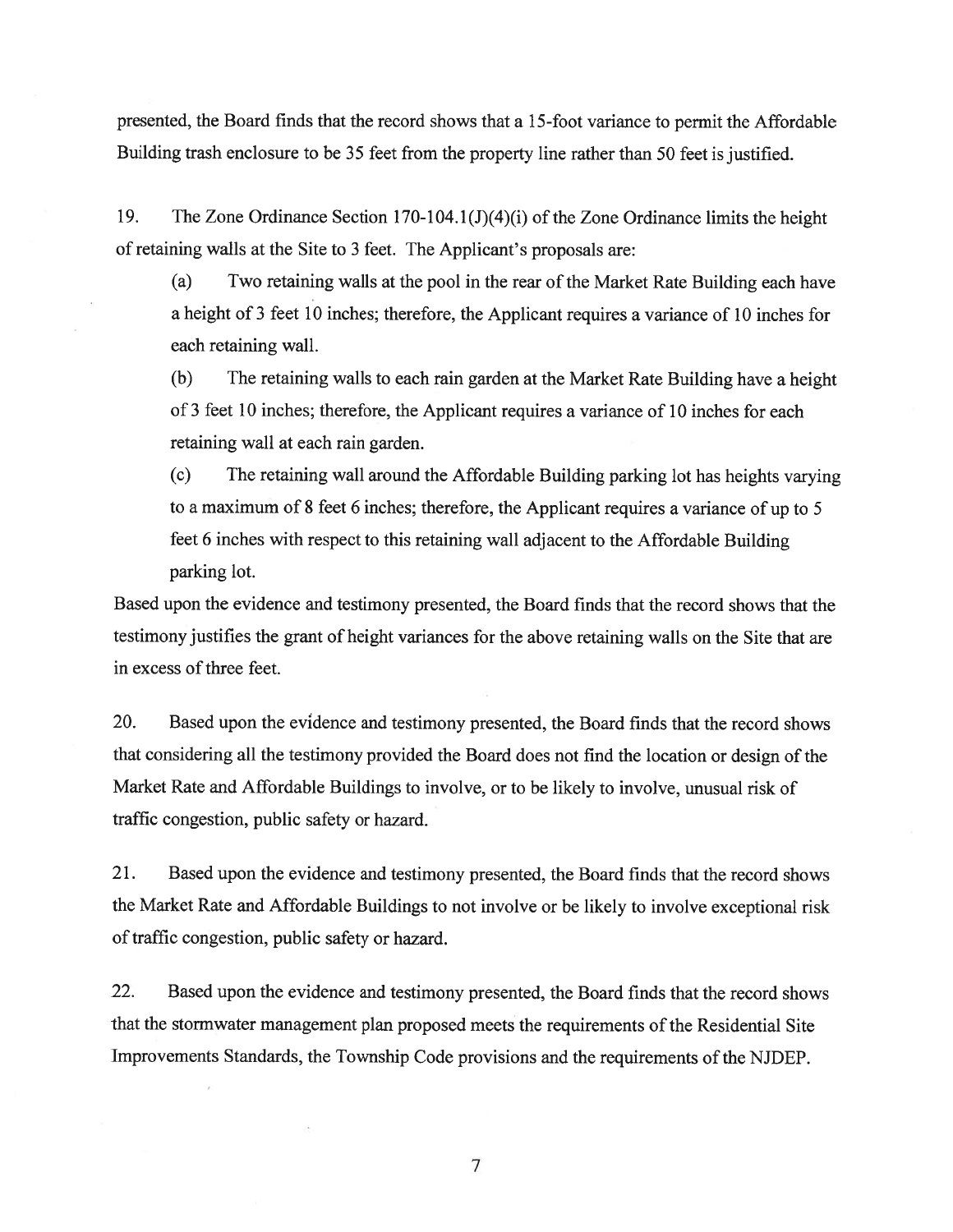23. Based upon the evidence and testimony presented, the Board finds that the record shows that the Township of Milibum has provided wastewater sewage service to the Site under an agreement with the Township. That agreement expressly precludes service for apartment houses. The Board further finds that the Township of Millburn has not agreed to accept wastewater from the Site if developed as proposed; and that the Applicant has commenced legal proceedings seeking to compe<sup>l</sup> the Township of Millburn to provide the service.

24. The Board takes judicial notice of Township Ordinance No. 12-2012 granting the request of New Jersey American Water Company, Inc. to permit extension and provision of water service and related facilities to the Site by the company.

25. Based upon the testimony presented and Township Ordinance No. 12-20 12, the Board finds that Applicant will obtain freshwater service directly from New Jersey American Water Company, Inc.

NOW, THEREFORE, BE IT RESOLVED, by the Planning Board of the Township of Livingston, having duly considered the evidence and testimony presented, the Board concludes as follows:

- 1. The Board hereby approves this Application in accordance with the Site Plan and architectural drawings as amended in the course of the hearing and with the variances and conditions set forth below.
- A. Variances. In connection with the granting of Preliminary and Final Site Plan Approval, the Board hereby grants the following bulk variances:
	- a. <sup>A</sup> variance is required from the requirement in Zone Ordinance Section 170-  $104.1$  (J)(4)(d) that all evergreen trees between the buildings and Canoe Brook Tributary No. <sup>1</sup> be in staggered rows. Thirty two evergreen trees shall be in clusters. <sup>A</sup> variance for the thirty two evergreen trees not in staggered rows is hereby granted.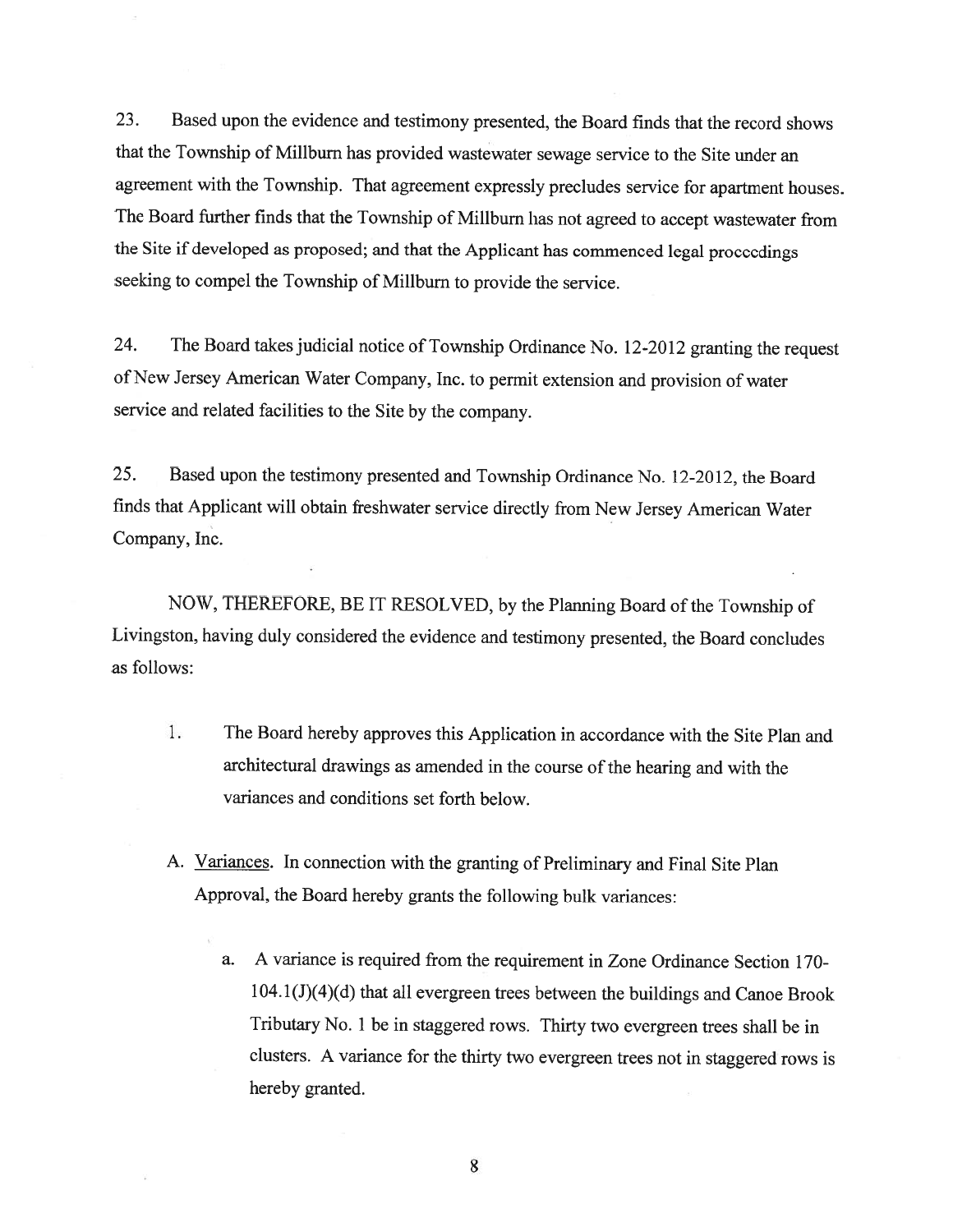- b. A variance is required from the requirement in Zone Ordinance Section 170-  $104.1$  (J)(4)(h) that no less than 75% of the plantings on the Site shall be evergreen. The proposa<sup>l</sup> is for 51% of trees and 33% of other <sup>p</sup>lantings to be evergreen: therefore, the overall evergreen plantings will total 39.1% of all plantings. A variance of 35.9% of evergreen plantings of the total plantings is granted.
- c. A variance is required from the requirement in Zone Ordinance Section 170-  $87(E)(1)(e)$  that all accessory structures be in the rear yard. A bulk variance is granted so that the trash enclosure next to the Affordable Building may be in the front yard.
- d. A variance is required from the requirement in Zone Ordinance Section 170- 104.1(J)(9)(b) that all accessory structures be setback at least 50 feet from the property lot line. <sup>A</sup> 15-foot variance to permit the Affordable Building trash enclosure to be <sup>35</sup> feet from the property line rather than <sup>50</sup> feet is granted.
- e. <sup>A</sup> variance is required from the requirement in Zone Ordinance Section 170-  $104.1$ (J)(4)(i) that limits the height of retaining walls to 3 feet with respect to the following retaining walls on the Site:
	- i. Two walls at the poo<sup>i</sup> in the rear of the Market Rate Building each have <sup>a</sup> height of <sup>3</sup> feet <sup>10</sup> inches. <sup>A</sup> variance of <sup>10</sup> inches is granted for each such retaining wall at the pooi.
	- ii. The retaining walls at each rain garden at the Market Rate Building have <sup>a</sup> height of <sup>3</sup> feet <sup>10</sup> inches. <sup>A</sup> variance of <sup>10</sup> inches is granted for each such retaining wall at each rain garden.
	- iii. The Affordable Building parking lot retaining wall height varies to <sup>a</sup> maximum of <sup>8</sup> feet <sup>6</sup> inches. <sup>A</sup> variance of up to <sup>5</sup> feet <sup>6</sup> inches is granted with respec<sup>t</sup> to such retaining wall at the Affordable Building parking lot.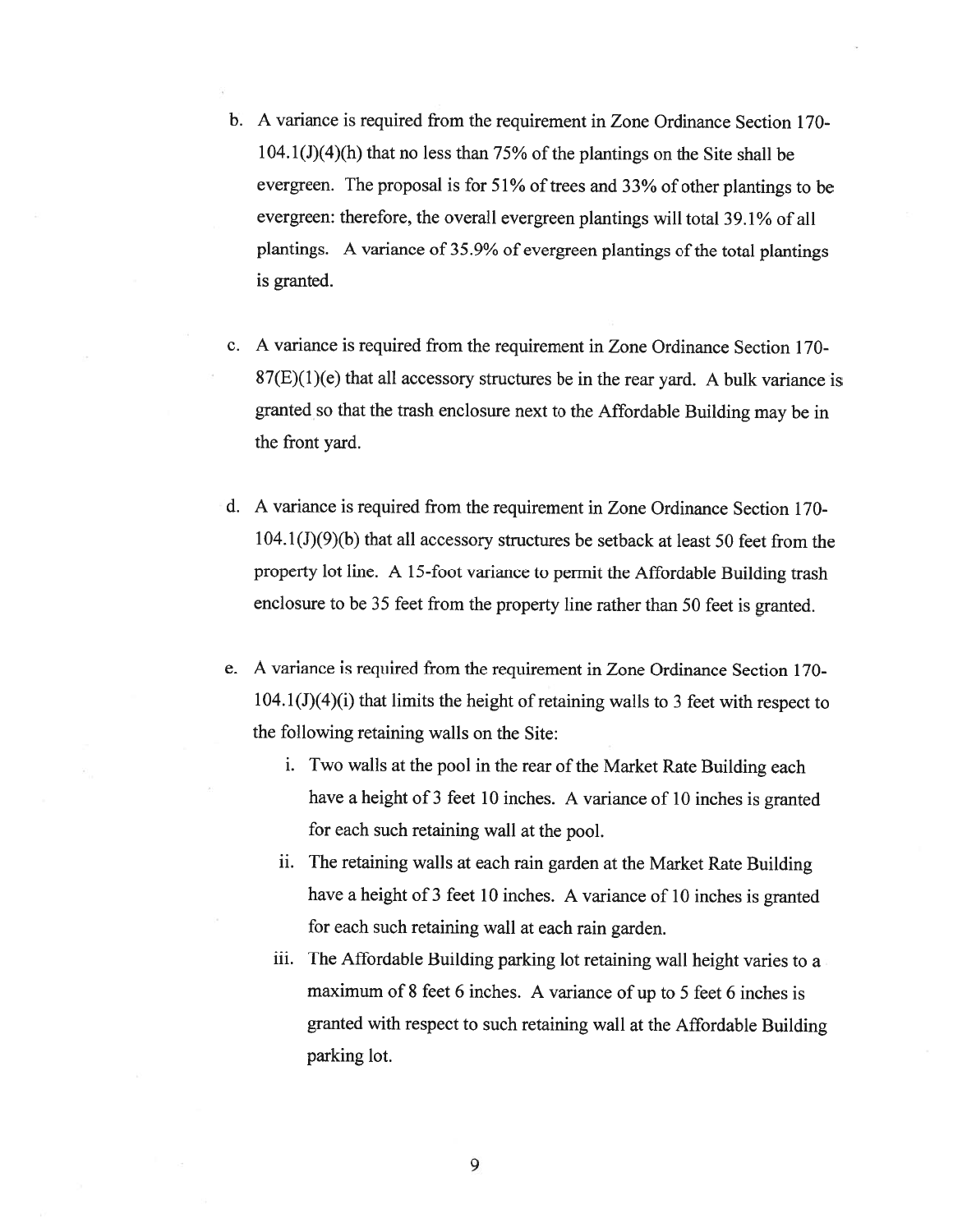B. Conditions. The approvals are subject to the following conditions:

a. The Market Rate Building units shall be owned in the condominium form of ownership. The Affordable Building apartment units shall be rental and the property owned in fee by the Applicant or its successor.

b. The Applicant, and then its successor, the condominium association for the Market Rate Building, shall own, maintain and replace, if necessary, all the rain gardens, landscaping and storm water managemen<sup>t</sup> improvements on the Site, including in the Conservation Easement and riparian buffer area.

c. The Master Deed and condominium documents shall be provided to both the Board Attorney and the Township Attorney for approval before recordation so that they are consistent with this Resolution.

d. Direct freshwater service shall be obtained by the Applicant from the New Jersey American Water Company, Inc.

e. The Site shall have <sup>a</sup> single wastewater sewage service. If such service is not provided by the Township of Livingston, Applicant shall have obtained the service from the Township of Miliburn. Any such service from the Township of Millburn shall be pursuan<sup>t</sup> to <sup>a</sup> Sanitary Sewer Services agreemen<sup>t</sup> between the two townships, and any necessary actions by the Joint Meeting of Essex and Union Counties or by Essex County in regar<sup>d</sup> to the Essex County wastewater managemen<sup>t</sup> plan.

f. Post-construction certification that all NJDEP permit conditions have been met shall be provided by the Applicant's engineer to the Township Engineer.

g. All new plantings shown on the Landscaping Plan shall be maintained and replaced in perpetuity by the Applicant or by the condominium association for the Market Rate Building if such responsibility shall have been assumed by the condominium association with the approval of the Township Engineer.

h. The Market Rate Building pool and patio shall not be used between dusk and dawn. Therefore, lighting at the poo<sup>l</sup> and patio shall be limited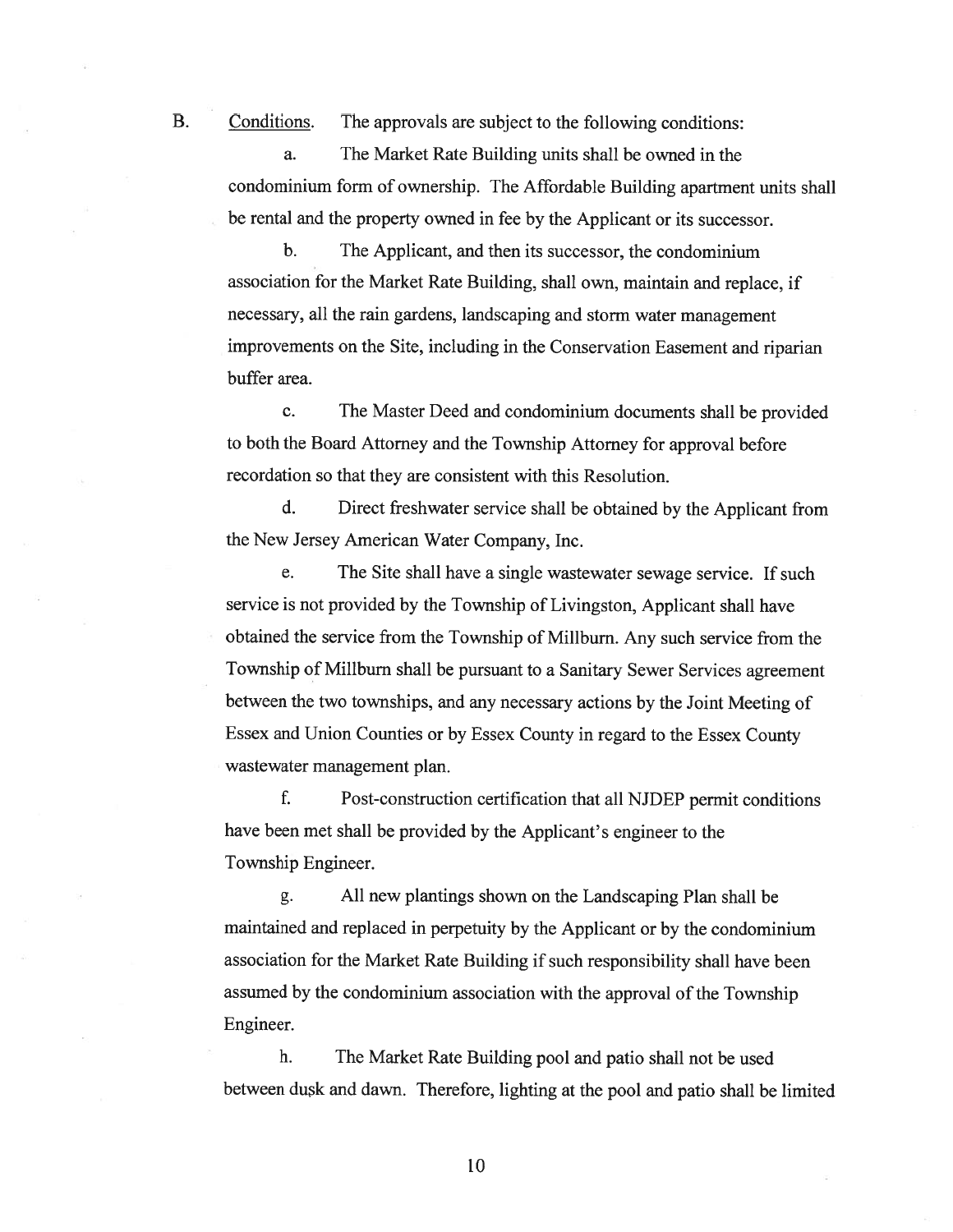to the two bollard type lighting fixtures as shown on the Site Plan.

i. In Landscape Note 6 on Drawing Number 9 of the Site Plan "will" shall be changed to "shall".

j. Janitorial services for both buildings shall comply with N.J.A.C. § 5:10-11.1.

k. <sup>A</sup> condominium map showing locations and addresses of all apartment units in the Market Rate Building shall be submitted for Township records.

1. A phasing plan for the development, including planting of the riparian buffer, shall have been submitted to and approved by the Township Engineer before any permits are issued.

m. There shall be no gender designations for card rooms in the Market Rate Building.

n. The Market Rate Building central core amenities and poo<sup>l</sup> shall not be rented to parties who are not residents of the Market Rate Building.

o. The rain gardens shall be maintained and replaced in perpetuity by the Applicant unless responsibility is assumed by the condominium association with approval by the Township Engineer.

p. The Township shall have access to the Conservation Easement area, the rain gardens and the riparian buffer to ensure that they are properly maintained and functioning properly as part of the storm water management <sup>p</sup>lan for the Site. If conditions are not corrected after notice to the Applicant, or to the condominium association after responsibility has been assumed by the condominium association, the Township may elect to do the work at the expense of the Applicant or the condominium association. If any approval of NJDEP is required for the Township to have access to the Conservation Easement area, the rain gardens or riparian buffer or for any work required therein, the Applicant or the condominium association shall promptly obtain such consent of the NJDEP. If such consent is required and not promptly obtained, the Township may elect to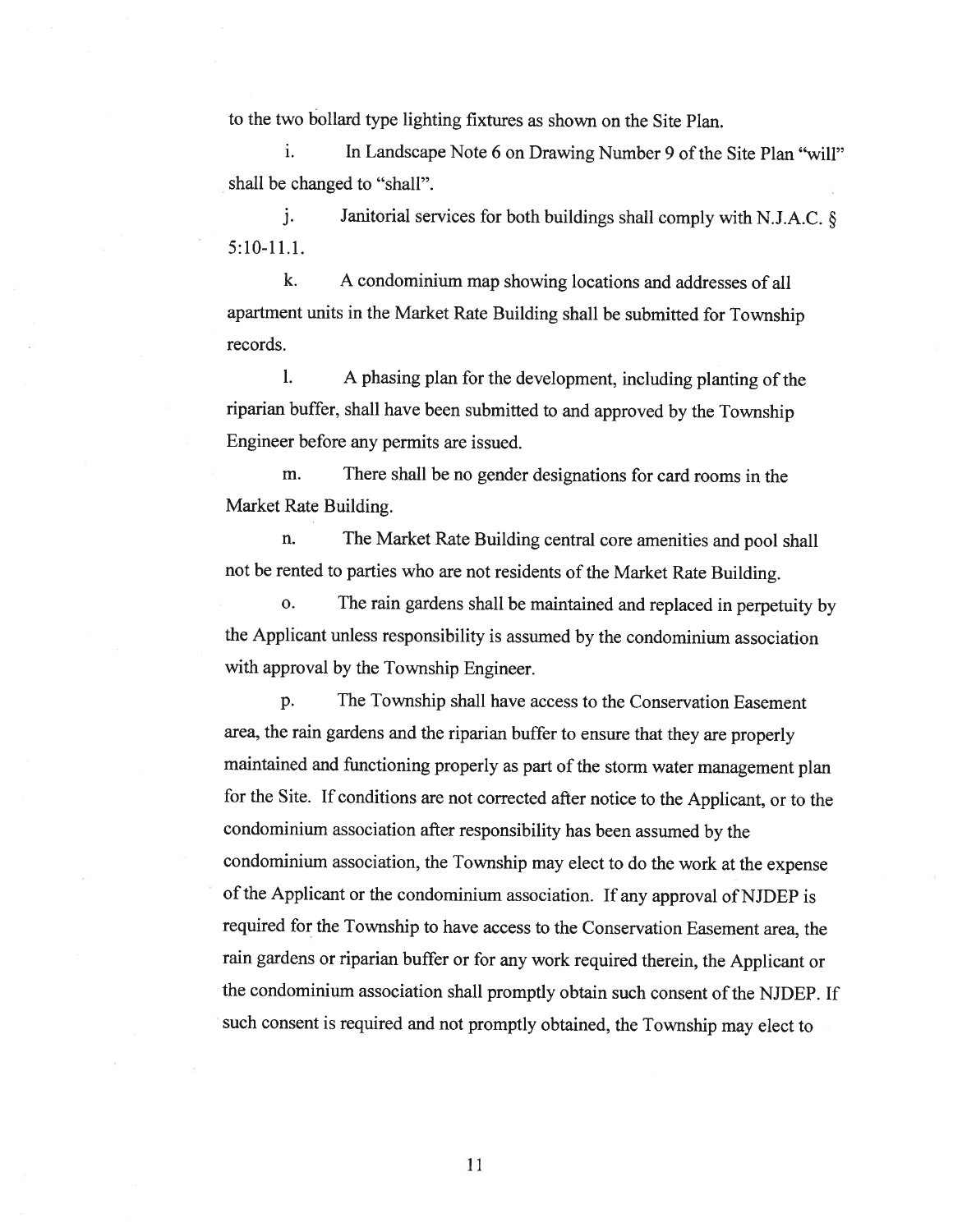obtain such consent at the expense of the Applicant or the condominium association.

q. The final stormwater managemen<sup>t</sup> <sup>p</sup>lan shall have been reviewed and accepted by the Township Engineer.

r. The Applicant shall submit <sup>a</sup> revised narrative recycling <sup>p</sup>lan following Township Code Chapter 232. No permits shall be issued unless that <sup>p</sup>lan has been approve<sup>d</sup> by both the Township Engineer and the Zoning Officer.

s. The area of the Affordable Building parking lot expanded toward the street shall be cross-hatched to indicate no parking, which <sup>p</sup>lan shall be approved by the Township Engineer.

t. The Applicant shall comply with the provisions of Zone Ordinance Section 170-104.1(I) as to the issuance of <sup>a</sup> Certificate of Occupancy for the Affordable Building prior to issuance of <sup>a</sup> Certificate of Occupancy for the Market Rate Building or any units in the Market Rate Building.

u. The Applicant shall have obtained a permit for removal of trees, and the setting of the number of replacement trees required, issued by the Zoning Officer.

v. The Applicant shall make <sup>a</sup> reques<sup>t</sup> in writing to Essex County to prune or remove overgrowth at the headwall on White Oak Ridge Drive. <sup>A</sup> copy of such reques<sup>t</sup> shall be provided to the Township Engineer.

w. If stormwater flow from Affordable Building Site causes erosion, the Applicant or the condominium association shall make improvements as set forth in the Stormwater maintenance Manual, provided such improvements are approve<sup>d</sup> by Township Engineer. If any propose<sup>d</sup> improvements require the approval of NJDEP, the Applicant or the condominium association shall obtain the NJDEP approval.

x. A minimum of one of the twelve units in the Affordable Building shall be affordable to very low income households.

y. The Settlement Agreement among Applicant, the Township and the Board, made as of August 3, <sup>2010</sup> and approve<sup>d</sup> by the Superior Court of New Jersey, Law Division, Essex County after Fairness Hearing on October 19,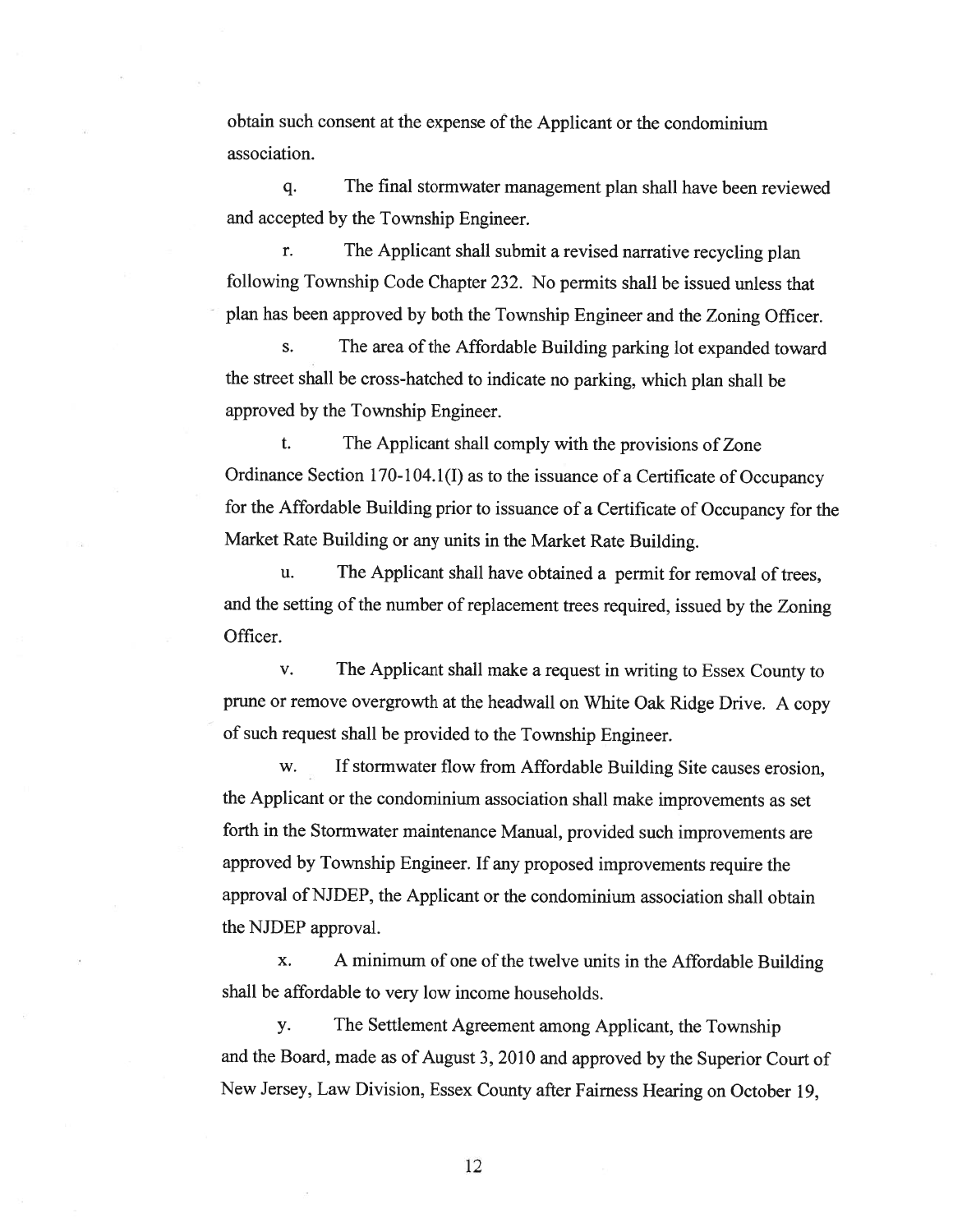2010, is incorporated herein by this reference, and the Applicant shall comply with all of its obligations under said Settlement Agreement.

z. The Board shall retain jurisdiction over the Site in the event of any future planning or zoning applications.

aa. Model Conditions of Approval 1, 4, 5.c, 5.d, and 6- 9 (except for "9.a") attached hereto are hereby incorporated herein.

bb. A true and correct copy of this Resolution and of the recorded Conservation Easement shall be attached to <sup>a</sup> deed. Such deed shall be recorded on the land records of Essex County within 60 days of the date hereof, and a recorded copy shall be provided to the Planning Board Secretary and to the Board Attorney showing the recording information.

cc. A true and correct copy of this Resolution and of the recorded Conservation Easement shall be attached to <sup>a</sup> Master Deed in connection with creation of the condominium form of ownership of the Market Rate Building apartments. Such Master Deed shall be recorded on the land records of Essex County, and <sup>a</sup> recorded copy shall be provided to the Planning Board Secretary and to the Board Attorney showing the recording information prior to the issuance of any Certificate of Occupancy for any of the buildings or apartments at the Site.

dd. The following Conditions shall be met before issuance of any permits or commencement of any work: "d", "e", "i", "1", "q", and "u" above and Model Conditions of Approval Nos. 5.c, 5.d, 6,7, 8, 11, 17 and 18.

ee. The following Conditions shall be met before the issuance of any Certificate of Occupancy: "c", "f", "k", "r", "s", "t", and "v" above and Model Conditions of Approval Nos. 12, 14 and 19.

if. The following Conditions are Continuing Conditions: "a", "b", "g", "h", "j", "m", "n", "o", "p", "w", "x" and "z" above and Model Conditions of Approval Nos. 9, and 14b, <sup>c</sup> and d.

NOW, THEREFORE, BE IT RESOLVED, that, for the reasons set forth herein and on the record by the Planning Board of the Township of Livingston, Preliminary and Final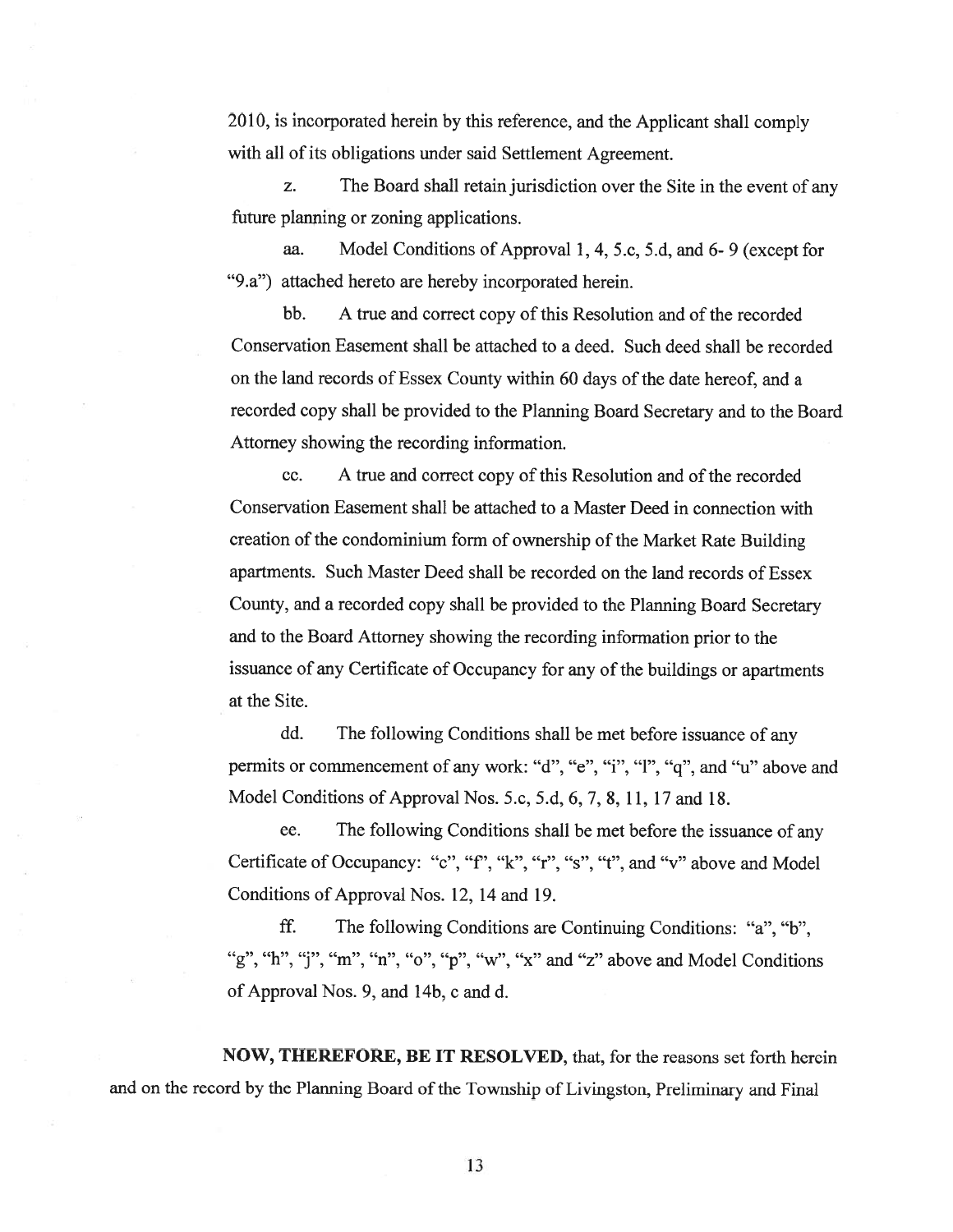Site Plan approval and bulk variances as set forth herein be and are hereby granted and approved subject to the terms and conditions set forth herein.

eter M. Klein, Chairman

<sup>I</sup> hereby certify this to be <sup>a</sup> true and accurate copy of the Resolution adopted by the Planning Board of the Township of Livingston on June 19, <sup>2012</sup> by the affirmative votes of Members Anthony, Dinar, Kalishman, Kimmel, Klein, Leopold, Meade, Ratner, and Rieber; they being all of the Members both present and eligible to vote.

Jackie Coombs-Hollis, Secretary

## PLANNING BOARD, TOWNSHIP OF LIVINGSTON

Model Conditions of Approval (As Amended through December 20, 2011)

Every application turns on its own facts and is judged on its own merits. Listed below are models of conditions which may be considered "standard". <sup>A</sup> standard can be tailored to specific circumstances, and may not always apply. Other or additional conditions may be tailored for any application.

#### 1. Architecture

- a. Rooftop ancillary structures and equipment (other than alternative small energy systems and communications equipment) shall be screened by material compatible with the exterior finish of the building and matching the exterior color of the building as closely as possible.
- b. Enclosures of trash bins, recycling bins or dumpsters shall be of the same type of materials and the same color as the exterior finish of the building.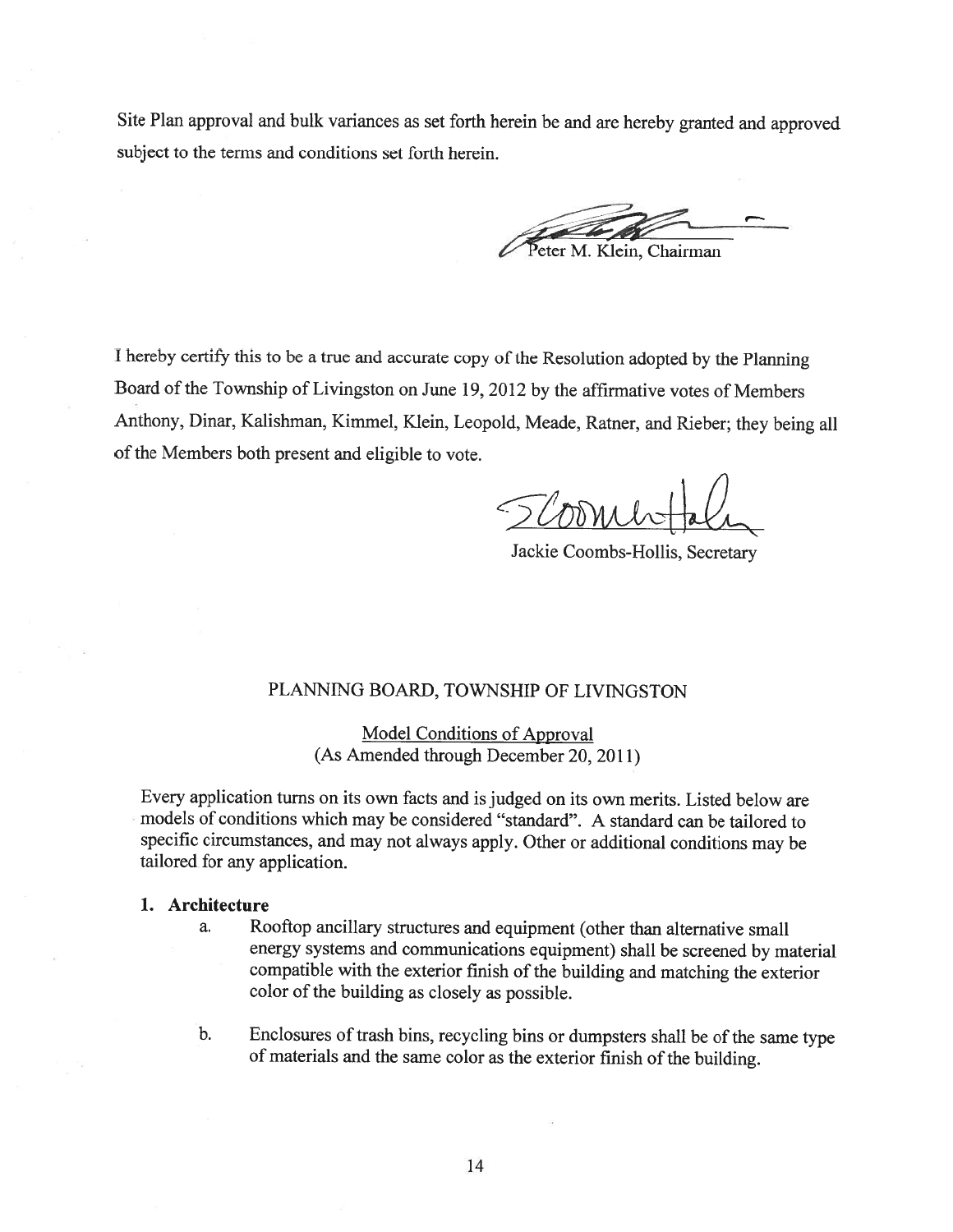#### 2. Blasting

In the event that blasting be necessary on the Site, the following conditions shall apply in addition to all requirements of federal law or regulations:

- a. All blasting operations shall be performed in strict compliance with N.J.S.A.  $21:1A-128$  et seq. and N.J.A.C. 12:190-1.1 et seq., or superseding requirements.
- b. <sup>A</sup> pre-blast inspection of all structures on all properties adjacent to the Site or within 200 feet of the intended blasting location (whichever is the greater distance) shall be conducted at Applicant's expense. It shall be conducted no more than 60, nor less than 30, days before blasting commences. <sup>A</sup> written repor<sup>t</sup> of the inspection results shall be provided to the owner of each structure inspected within 10 days after completion of the inspection.
- c. Blasting shall occur only between 10:00 a.m. and 3:00 p.m. on Monday through Friday. Blasting during other hours may be permitted, temporarily, by the Township Engineer upon his finding that <sup>a</sup> condition constituting an emergency exists and necessitates such permission.
- d. Applicant shall coordinate all blasting with the Livingston Police and Fire Departments. If traffic control is required, it shall be provided at Applicant's expense.
- e. Applicant shall <sup>g</sup>ive the Township Engineer, the Chief of Police, the Fire Chief, and all owners of structures required to be inspected under "b" above, written notice of scheduled blasting operations to be received not less than <sup>20</sup> days, nor more than <sup>40</sup> days, prior to their commencement. If scheduled blasting operations are delayed or suspended they shall not be resumed until new notice has been <sup>g</sup>iven and received. All notices shall include the name and telephone number of Applicant's representative for purposes of receiving and responding to questions and comments.
- f. These conditions do not supersede any requirements of law or regulation that are more strict or restrictive.

## 3. Cleanliness During Demolition or Construction

- a. At the close of each work day the Site shall be thoroughly cleaned and all trash and construction debris, including that within buildings under construction, shall be <sup>p</sup>laced in covered dumpsters. Dumpsters shall be removed from the Site, and replaced, before they overflow.
- b. Not less often than weekly, and whenever else required by the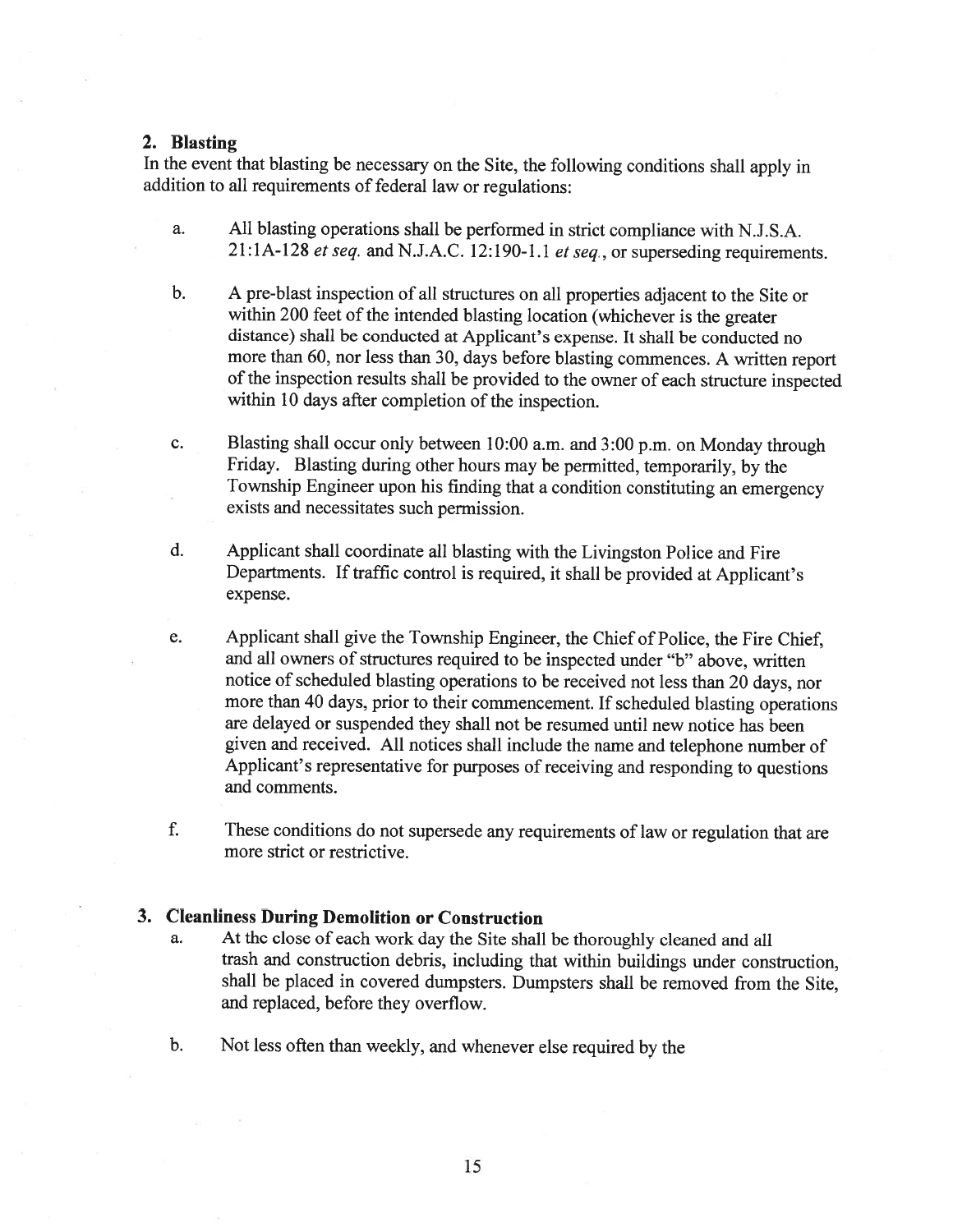Construction Official or the Township Engineer, the public streets adjacent to the Site shall be manually or mechanically broom swep<sup>t</sup> to remove dirt, mud or debris originating from the Site and located within 500 feet of the Site.

c. Dust suppression methods acceptable to the Construction Official and the Township Engineer shall be utilized on the Site.

# 4. Deeds & Easements

- a. All conditions of approval that are continuing conditions shall be set forth within all deeds executed with regard to the Site.
- b. All deeds, easements, dedications or restrictions required by this approval shall be subject to review and approva<sup>l</sup> by the Board Attorney prior to signing and shall be filed for recordation after such approval. The Applicant shall submit proo<sup>f</sup> of such recordation to the Board Secretary, the Township Engineer and the Construction Official prior to the issuance of any permits.

## 5. Detention Basins

- a. Stormwater managemen<sup>t</sup> basins shall be established on lots created for that purpose only. No structures that are not an approved par<sup>t</sup> of the stormwater managemen<sup>t</sup> system shall be erected on any such lot. Such basins, together with their required landscaping and fencing, shall be completed, and shall have been inspected and approved by the Township Engineer, prior to issuance of the first Certificate of Occupancy.
- b. If the approval of the Application calls for title to such <sup>a</sup> lot to be transferred to the Township; at such time as the Township accepts any new streets or roads on the Site, title to the lot shall be conveyed to the Township provided that the Township Engineer is then satisfied that the basin has been constructed in full compliance with all applicable requirements. The deed conveying such title shall be subject to prior approva<sup>l</sup> by both the Board Attorney and the Township Attorney.
- c. A maintenance plan meeting the requirements of the Residential Site Improvement Standards or the Township's Stormwater Control Ordinance, or both, as applicable, shall be prepared by Applicant and shall have received the approval of the Township Engineer prior to issuance of any construction permit. Any future revisions to the maintenance <sup>p</sup>lan shall not become effective until the Township Engineer's approval shall have been obtained.
- d. Unless maintenance of the basin is assumed by the Township or a public agency as its direct responsibility, (1) the maintenance <sup>p</sup>lan and any future revisions of it shall be recorded upon the deed of record for the property in terms approved in advance by both the Board Attorney and the Township Attorney; and, (2) the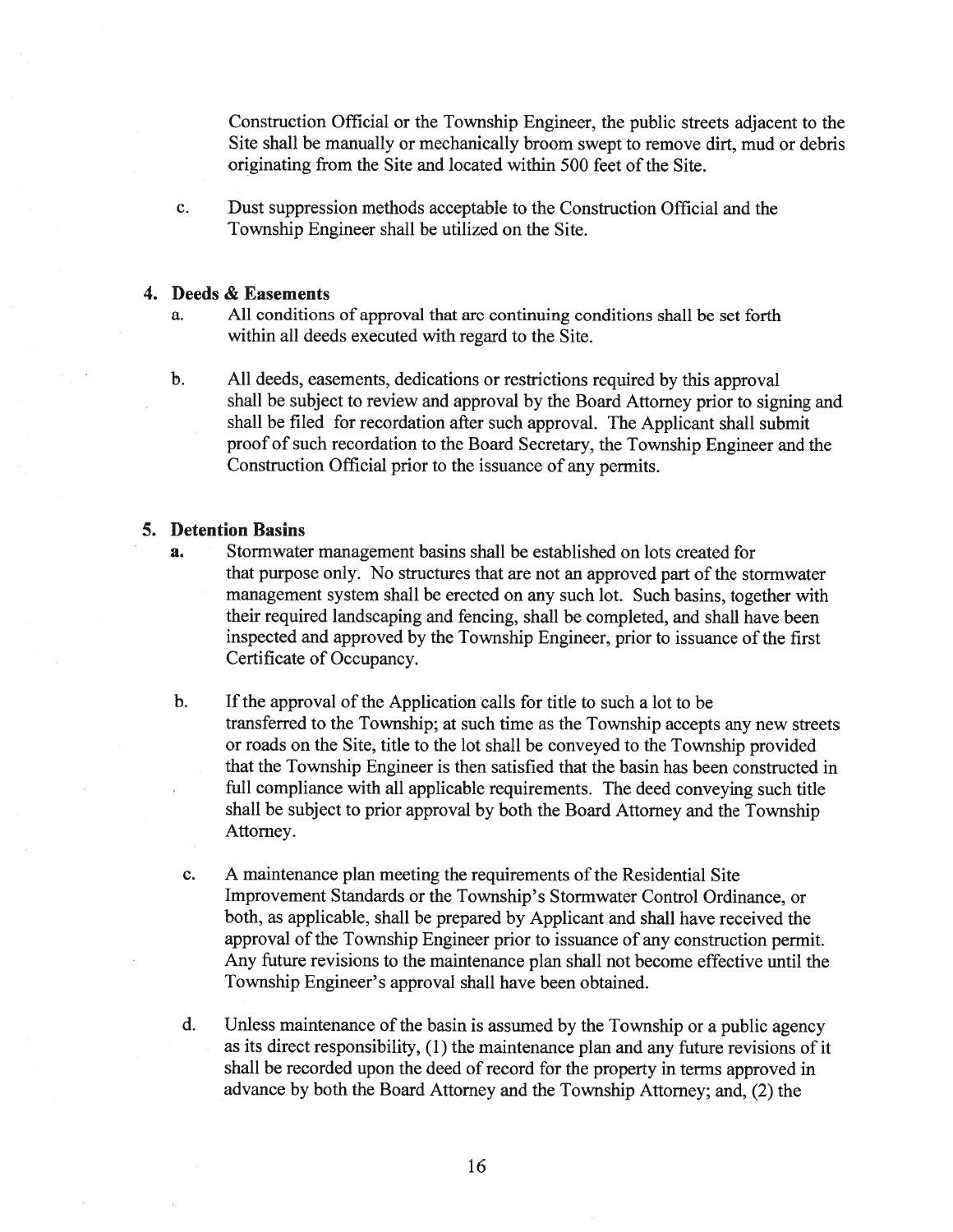Applicant shall provide <sup>a</sup> performance bond for such maintenance, including landscaping and cleanliness.

# 6. Final Plans

Prior to the issuance of any Township permit for demolition of any structure, preparation of the Site, or construction of any improvement:

- a. The full text of all of the conditions of this approval, and all plan changes agreed to in the course of the hearing, shall be set out on final <sup>p</sup>lans submitted to the Construction Official, the Township Engineer and the Board Secretary; and
- b. Such final <sup>p</sup>lans shall have been reviewed by the Board Secretary or the Board's Planning Consultant for determination of whether the <sup>p</sup>lans conform to the Board's approvals and shall then have been signed by the Board Chairman, the Board Secretary and the Township Engineer.

## 7. Flood Hazards

- a. Insert on the final site <sup>p</sup>lan and/or subdivision map <sup>a</sup> metes and bounds description of all flood hazard areas located on the Site.
- b. Insert in all deeds for individual lots that contain or are adjacent to flood hazard areas, and on the preliminary and final subdivision maps or <sup>p</sup>lats, the following covenant: "The lands designated herein contain flood hazard areas. There shall be no disturbance of any kind as to any flood hazard area unless permitted by N.J.D.E.P. pursuant to the Flood Hazard Control Act, N.J.S.A. 58:16A-50 et. seq. or superseding requirements."

#### 8. Guarantees and Bonds

- a. The approval of this Application is subject to the posting, with terms acceptable to the Township Engineer, of any and all required performance guarantees, bonds, soil erosion and sediment control approvals, and any other requirements of Township ordinances prior to the issuance of any permits for commencement of site preparation or construction.
- b. This approval is also conditioned upon the Applicant's providing, prior to issuance of the first Certificate of Occupancy, <sup>a</sup> performance guarantee acceptable to the Township Engineer for any aspects of the approved landscaping or fencing that has not been completed by the time of issuance of such certificate.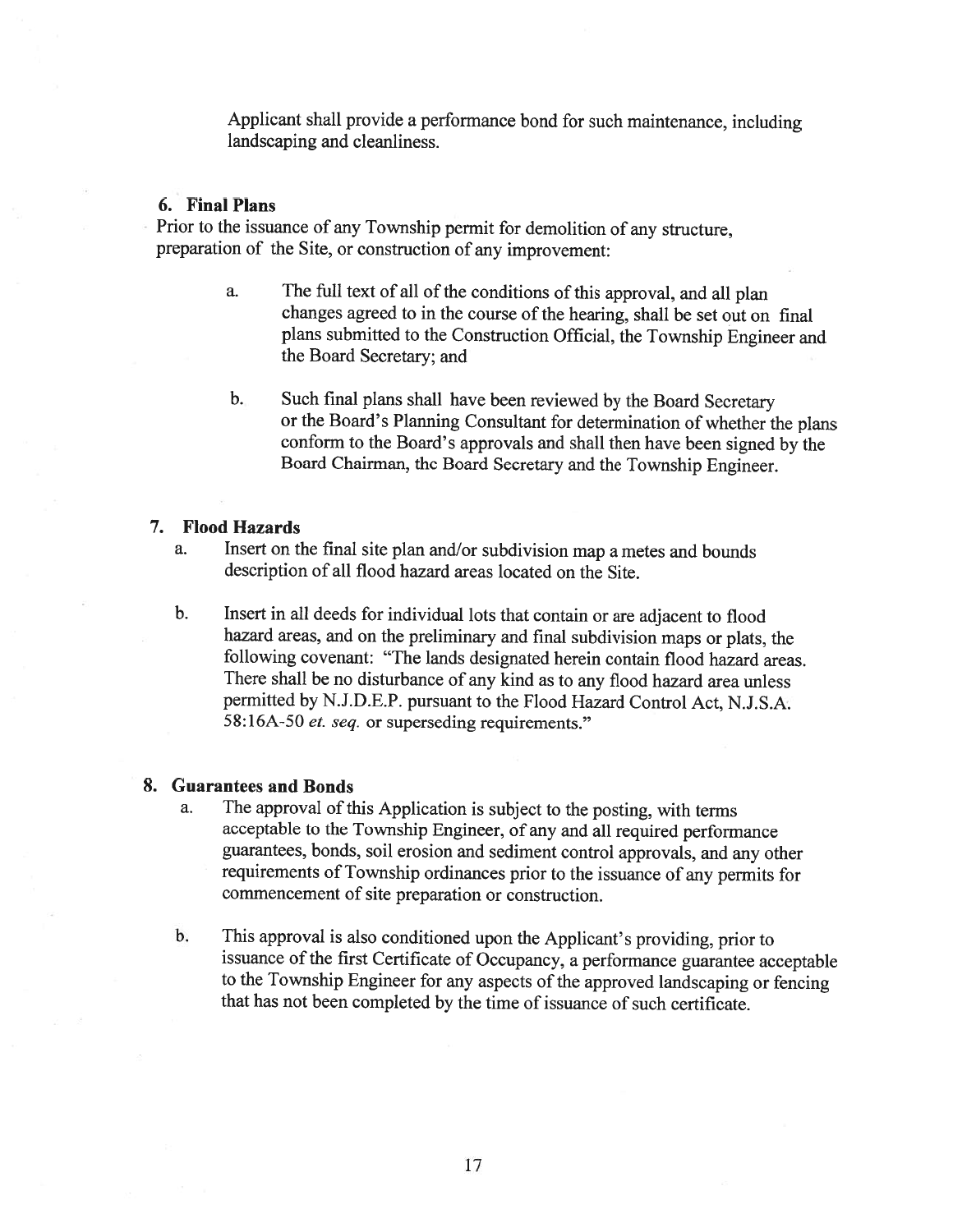# 9. Landscaping & Environmental Protection

- a. All deciduous trees <sup>p</sup>lanted shall have <sup>a</sup> caliper of not less than 2.5 inches measured at <sup>a</sup> height of 4.5 feet above groun<sup>d</sup> level. All evergreen trees <sup>p</sup>lanted shall have <sup>a</sup> height of 6.0 to 8.0 feet.
- b. Street shade trees shall be <sup>p</sup>lanted as required by Township Code § 170-72 and shall not be included in the calculation of Replacement Trees required by the Trees Ordinance.
- c. Any tree or other <sup>p</sup>lanting installed in accordance with the <sup>p</sup>lans which dies shall be replaced, within the current or next <sup>p</sup>lanting season, in kind and at the same size as it had reached at the time of death; excep<sup>t</sup> that if it died more than three years after <sup>p</sup>lanting its replacement need not be larger than the size it had reached three years after <sup>p</sup>lanting. The same replacement requirements shall apply to any tree or other <sup>p</sup>lanting installed in accordance with the <sup>p</sup>lans if subsequently removed because of damage or disease.
- d. No tree existing on the Site at the time of filing of the application shall be removed unless removal is approve<sup>d</sup> under the Trees Ordinance or by this Board. Every existing tree to be preserve<sup>d</sup> shall be tagged and shall be shown on the Site Plan or Subdivision Plan. During site preparation and during construction, each such tree shall be protected by snow fencing or <sup>a</sup> more substantial means approve<sup>d</sup> by the Construction Official. No soils, excavated materials, or any construction equipment or building materials, shall be stored or operated within <sup>a</sup> root protection zone that shall be the greater distance of (i) the crown drip line, or (ii) <sup>a</sup> distance equa<sup>l</sup> to caliper multiplied by one (1) foot, (but never less than eight (8) feet from the trunk of <sup>a</sup> tree to be preserved), or anywhere else where such soil or materials can adversely affect the health of trees to be preserved. All work done within the root protection zone shall be accomplished with hand tools.
- e. The grade of land located within the root protection zone shall not be raised or lowered more than three (3) inches unless compensated for by welling or retaining wall methods; but in no event shall welling or retaining walls be installed less than eight (8) feet from the trunk of <sup>a</sup> tree.
- f. During site preparation or construction, no fuel storage, and no refueling, maintenance, repair or wash down of construction vehicles or equipment, shall occur within fifty (50) feet of any tree to be preserved.
- g. Any provision of the Trees Ordinance, Chapter 306 of the Code of the Township of Livingston, that establishes <sup>a</sup> conflicting standard or requirement shall control.
- h. No mulch shall be placed, or allowed to accumulate, within six inches of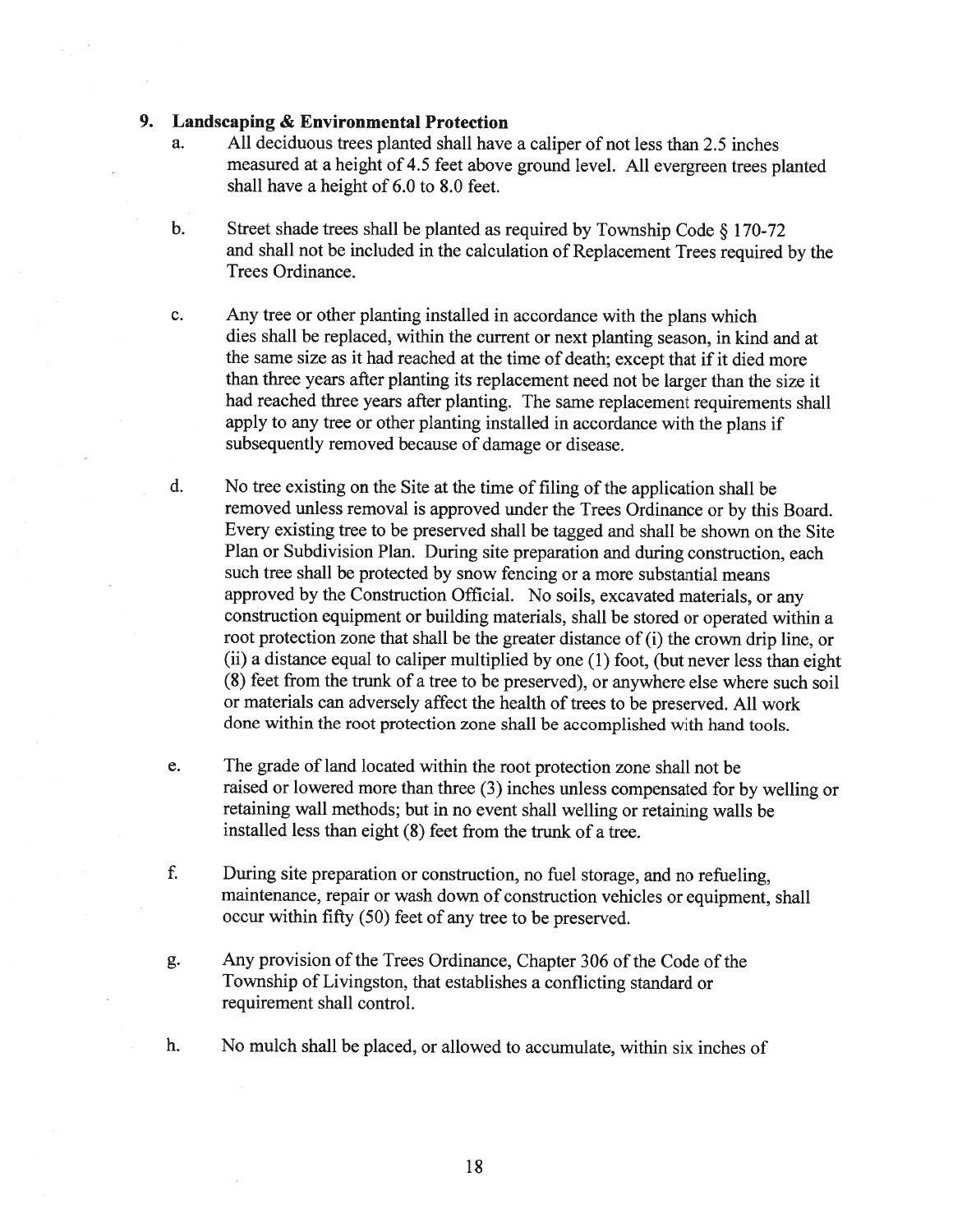the trunk of any tree or shrub planted on the Site in compliance with this resolution. Mulch shall not be applied, or allowed to accumulate, elsewhere within the drip line of the tree or shrub to <sup>a</sup> depth in excess of four inches.

#### 10. Noise

- a. No site preparation, demolition or construction activity shall be performed on the Site on Sundays, or before 7:30 a.m. or after 5:00 p.m. on weekdays, or before 9:00 a.m. or after 5:00 p.m. on Saturdays or federal holidays.
- b. All vehicles and motorized machinery operated on the Site shall be equipped with properly operating mufflers.
- c. No site preparation, demolition or construction activity (other than authorized blasting) shall produce, at the property line, (i) continuous airborne sound at <sup>a</sup> sound level in excess of 65 dBa, or which has an octave band sound pressure level in decibels which exceeds the standards provided in 32 N.J.R. 2230 et. seq., or (ii) impulsive sound in air which has <sup>a</sup> peak sound pressure level in excess of 80 decibels, or (iii) impulsive sound in air which repeats more than four times in any hour and has <sup>a</sup> peak sound pressure level in excess of 50 decibels.
- d. Relief from these noise conditions may be permitted, temporarily, by the Township Engineer upon his finding that <sup>a</sup> circumstance constituting an emergency exists and necessitates such permission.

# 11. Other Governmental Approvals

- a. Applicant shall comply with all applicable Federal, State and local laws and regulations and obtain any other governmental approvals required for implementation of this application as approved. If any other governmental agency or authority grants <sup>a</sup> waiver of or variance from any law, rule or regulation, or imposes any condition or requirement, which affects this approval or any of the conditions contained herein, then this Board shall have the right to review such action as it relates to this Board's approva<sup>l</sup> or conditions and to modify, amend or revoke its approval and/or conditions.
- b. No Township permit for demolition of any structure, or preparation of the Site or construction of any improvement shall be issued until proo<sup>f</sup> of reques<sup>t</sup> for such required approvals and any action thereupon, shall have been presented to the Construction Official and the Board Secretary by the Applicant.

# 12. Paving and Sidewalks

- a. Applicant shall install the top course of street paving:
	- $(1)$  For residential development not later than the earlier of three  $(3)$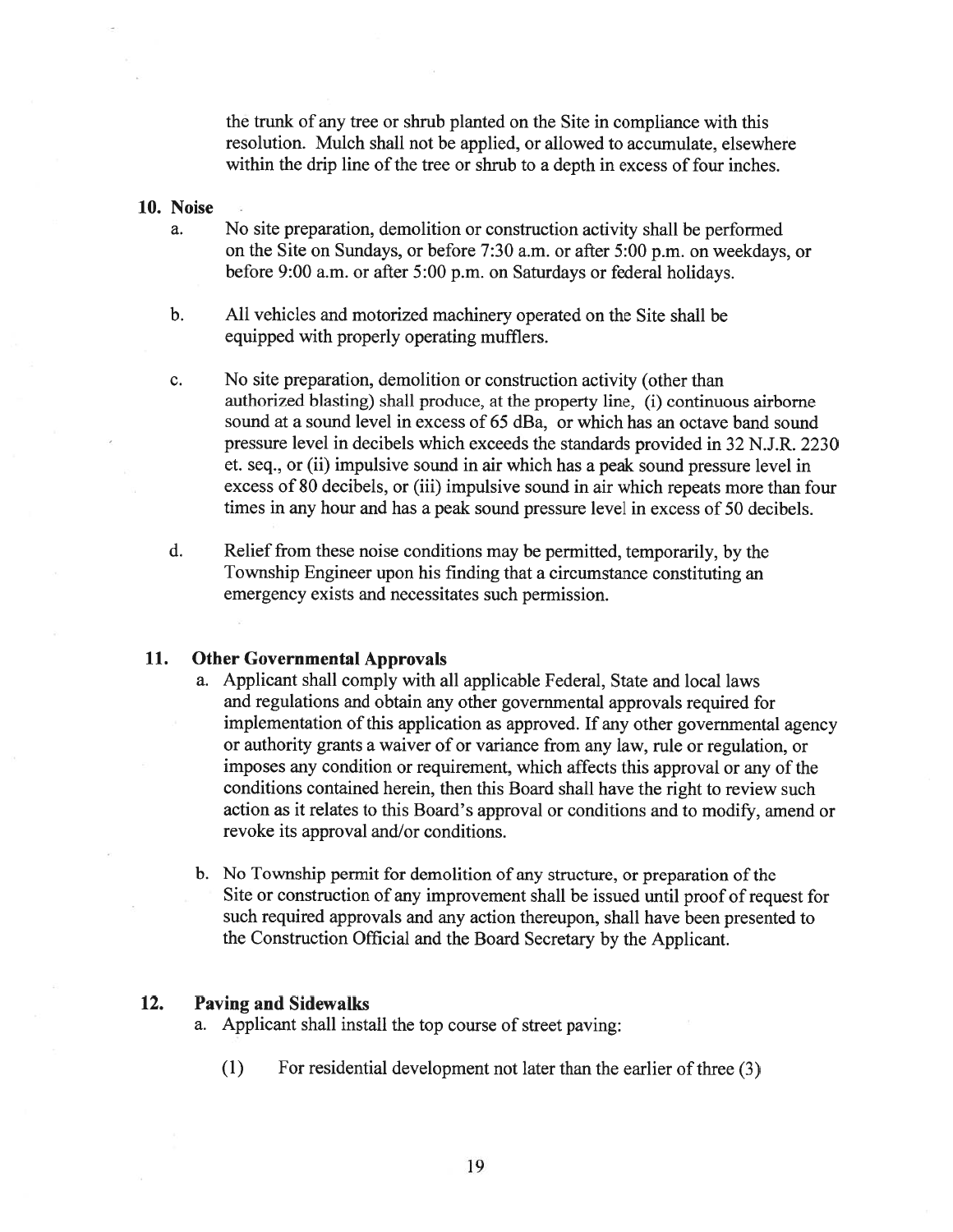years after the issuance of the first Certificate of Occupancy or three (3) months after fifty percent (50%) of residential units have received Certificates of Occupancy.

- (2) For non-residential or mixed-use development, prior to issuance of the first Certificate of Occupancy.
- b. All manholes, catch basins, and driveway curbs shall be ramped until the top course of street paving has been installed.
- c. All sidewalks shall be constructed of concrete or of non-asphalt payers and shall be not less than four feet wide in <sup>a</sup> residence district or five feet wide in the Business Improvement District. Existing sidewalks that do not meet prior Township Code requirements shall be replaced to the standard for the new sidewalks.

#### 13. Signs

The Board retains jurisdiction over any and all signs until the final Certificate of Occupancy has been issued.

# 14. Traffic and Parking Safety and Enforcement

- a. At the time of applying for <sup>a</sup> building permit the Applicant shall submit proof of having filed <sup>a</sup> written request pursuant to, and in accordance with, N.J.S.A. 39:5A-1, requesting that N.J.S.A. 39:1-1 et seq. be made applicable to the roads, streets, driveways, parking areas, etc. within the Site. The Applicant shall provide proof of the governmental action on such request to the Construction Official prior to issuance of the final Certificate of Occupancy.
- b. Lines of sight established for entrance and exit driveways of the Site shall be shown on the as-built site <sup>p</sup>lans, and no structures, trees or <sup>p</sup>lants that would interfere with such lines of sight shall be permitted at any time.
- c. All traffic and parking provisions in the approved site <sup>p</sup>lans or otherwise required by the Board's resolution shall be accomplished prior to issuance of the first Certificate of Occupancy.
- d. The Applicant shall comply with State law and applicable Township ordinances regarding handicapped parking and shall maintain such spaces and all the traffic and parking signage and markings on the Site in good order and repair.

# 15. Utilities for Site Plans and Major Subdivisions

Applicant shall construct all utilities underground as required by law, and shall submit to the Engineering Department <sup>a</sup> written instrument from each serving